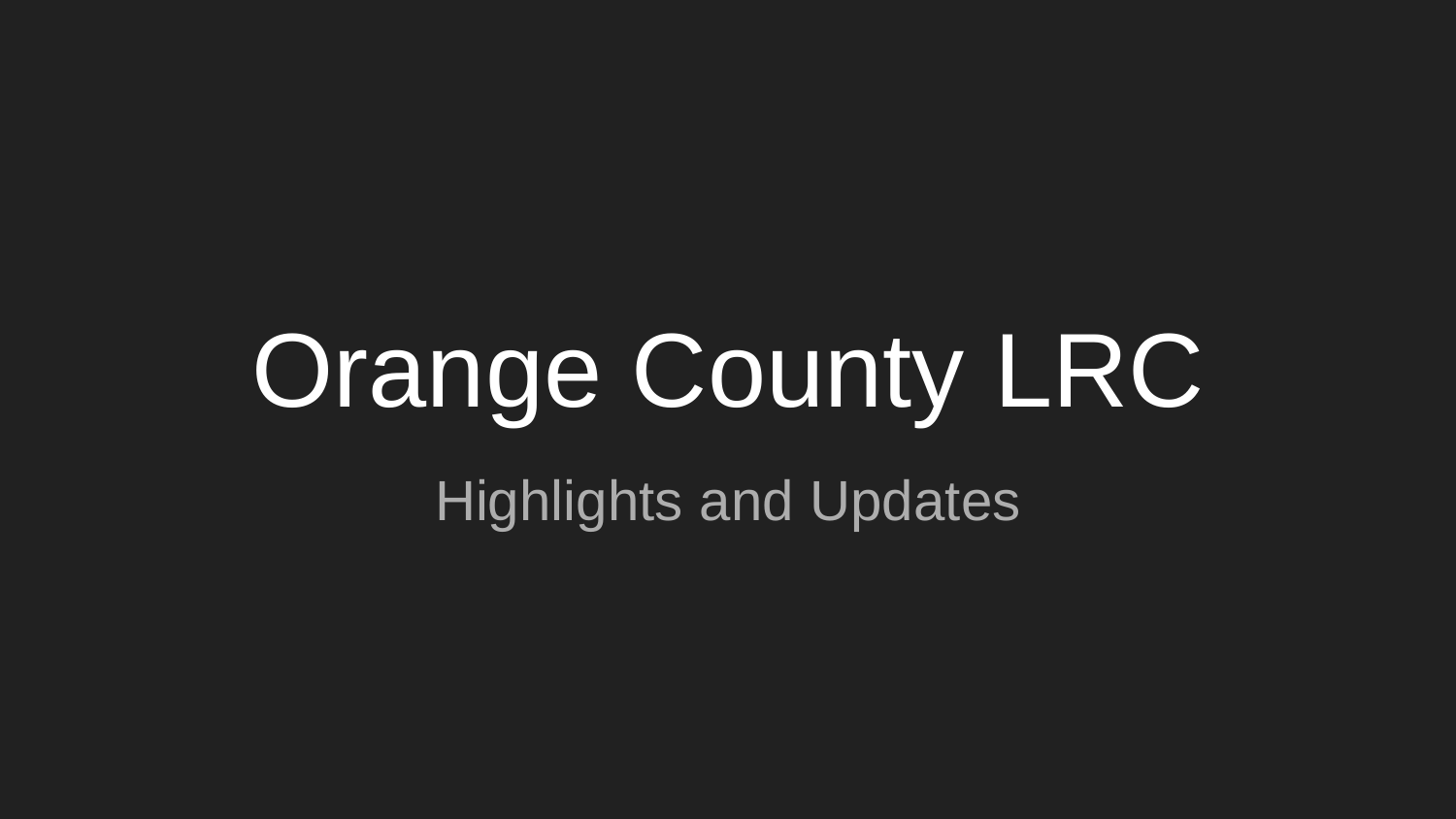

"Love is the only way to grasp another human being in the innermost core of his personality. No one can become fully aware of the essence of another human being unless he loves him. By his love he is enabled to see the essential traits and features of the beloved person; and even more, he sees that which is potential in him, which is not yet actualized but yet ought to be actualized. Furthermore, by his love, the loving person enables the beloved person to actualize these potentialities. By making him aware of what he can be and of what he should become, he makes these potentialities come true…."

-Viktor Frankl *A Man's Search for Meaning*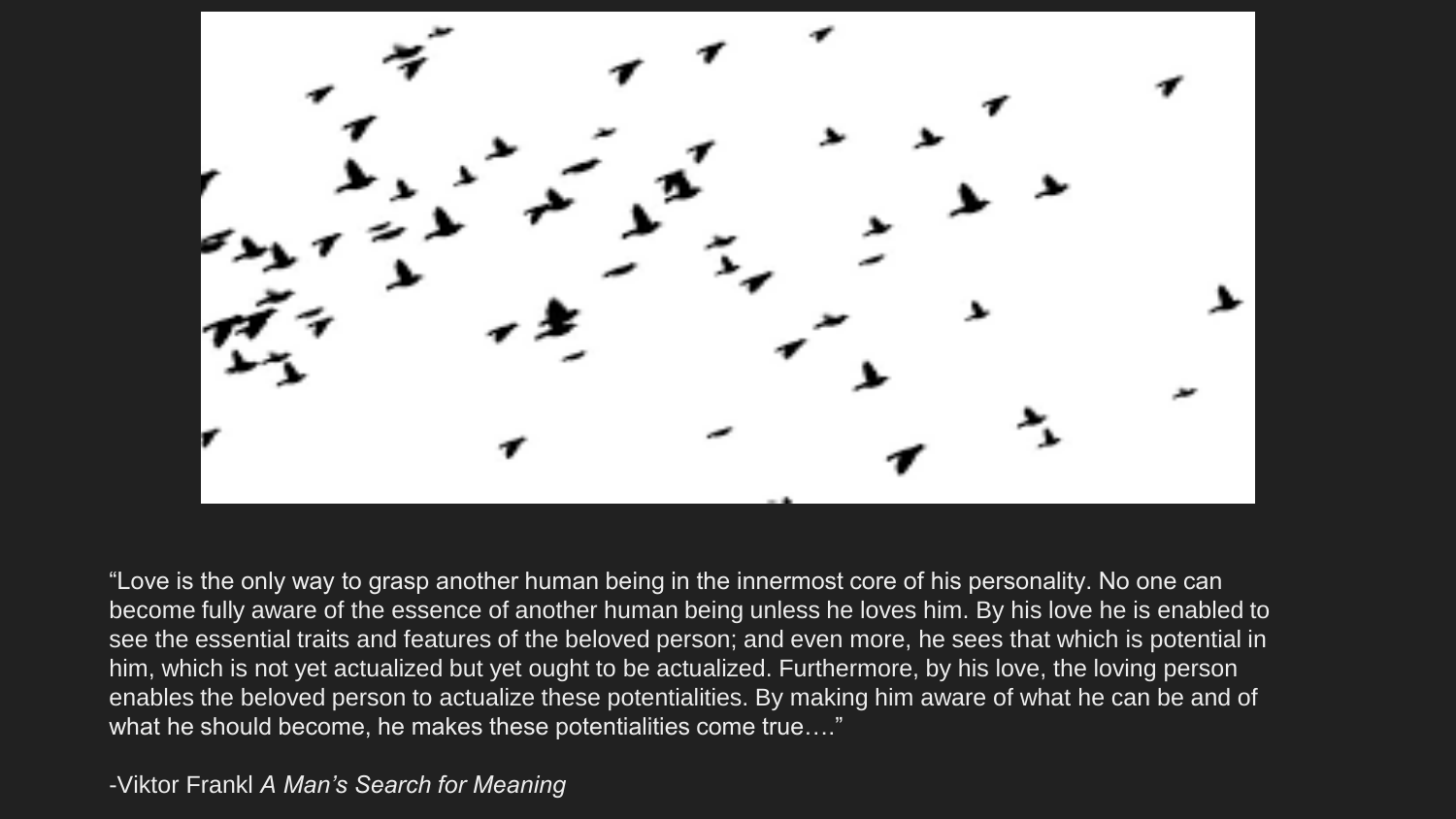# Our clients

For the fiscal year of 2019-2020, the Orange County Local Reentry Council enrolled:

(**54**) formerly incarcerated individuals onto the LRC caseload.

(**45**) of the participants identify as **male**

(**9**) identify as **female**

(**29**) identify as **African American**

(**21**) identify as **Caucasian**

(**3**) identify as **Mixed Race**

(**0**) identifies as **Native American**

(**1**) identifies as **Latino**

**Here are some of their stories….**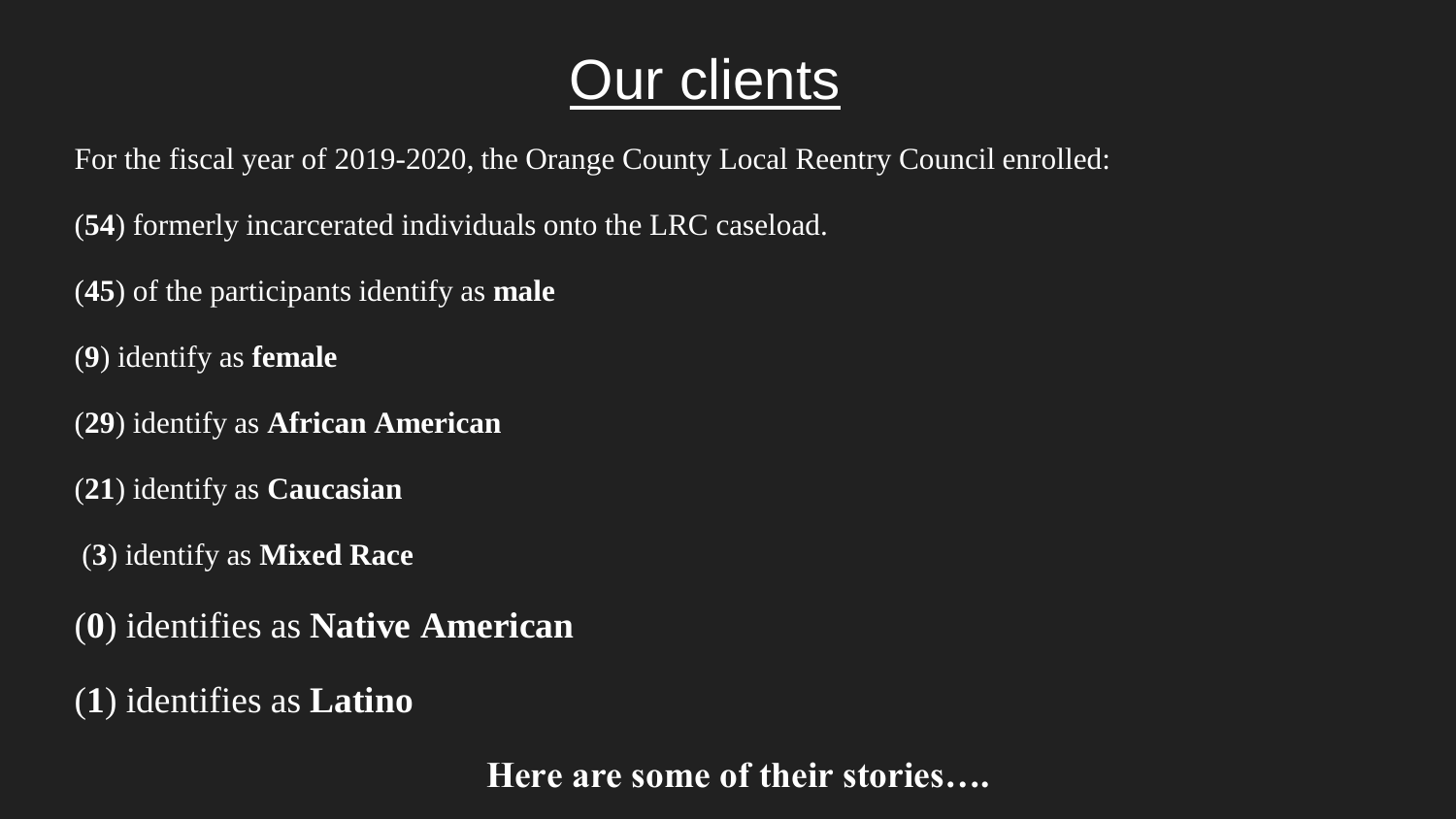

Ira came home November of 2019. This year will mark a year of sobriety! In addition to that year's time, Ira reached out to the LRC as a self referral in March of 2020, just as COVID-19 struck. Ira had lost his job and needed help maintaining his rent at an Oxford House. The LRC was able to complete an application for Emergency Housing funds to help Ira maintain housing stability. Having this need met helped Ira concentrate on securing another job, saving and buying a car for transportation and as of Septemer 5, 2020, Ira transitioned from an Oxford House to his very own permanent housing!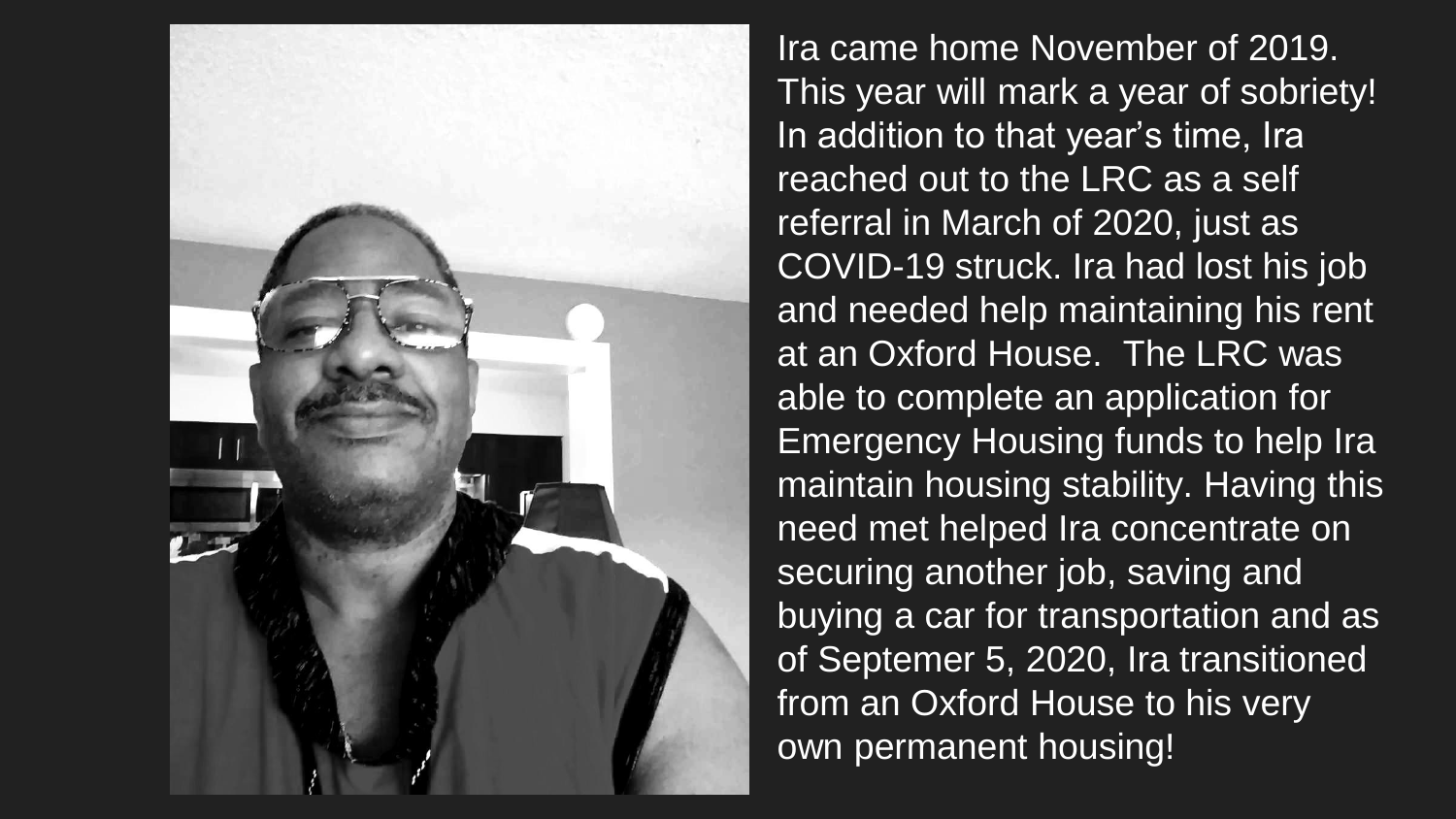Michelle came to the LRC through a community referral. At the time, Michelle was homeless and sleeping in her car. Michelle was not only seeking assistance obtaining housing but guidance to understand budgeting practices to more effective utilize her SSI income. The LRC coordinated efforts with Stepping Up to enroll her in employment training and connected her to the Literacy Council so she could continue working on her GED. Michelle continues to work with Stepping Up and the Literacy Council. She is on the HOME list for permanent housing assistance while maintaining a room at a local shelter and has applied to the Chapel Hill Debt Fund to clear up outstanding traffic ticket fees.

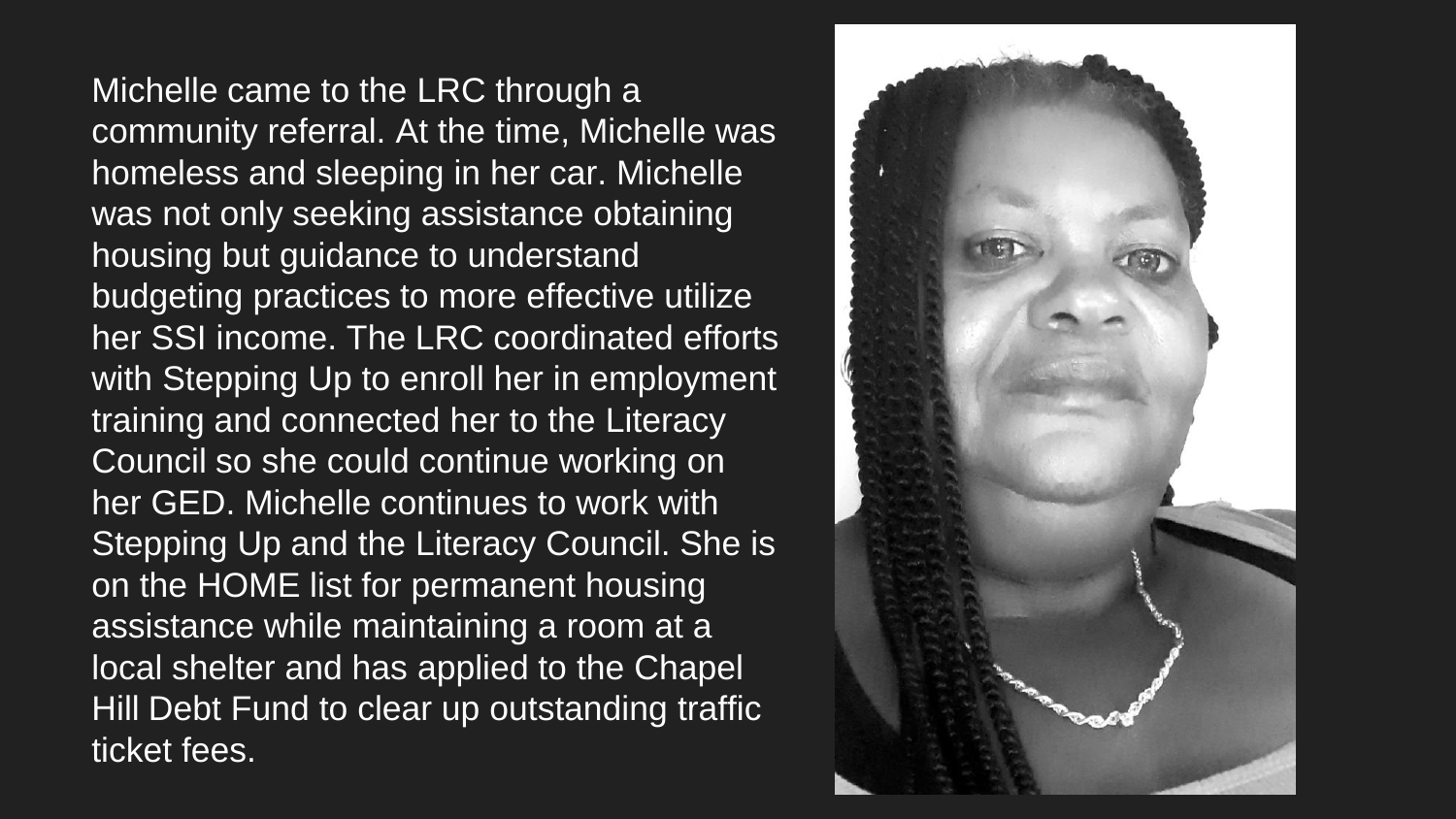

Winston was another community referral. Winston's entire life has been woven with CJ involvement and substance use. Winston came to the LRC in March 2020 and was in need of MH and SA support. He was experiencing homelessness and sleeping on a friend's couch with no access to food, clothing, medication, or transportation. With the help of many community resources the LRC was able to help Winston secure SSI/Disability benefits, connect with the ADA Reentry services to secure private temporary housing, assess Cardinal grant funds to obtain consistent financial support to pay for medications, food and basic needs. Winston has not missed one court appearance for past related justice involvement and has maintained his sobriety since his last release.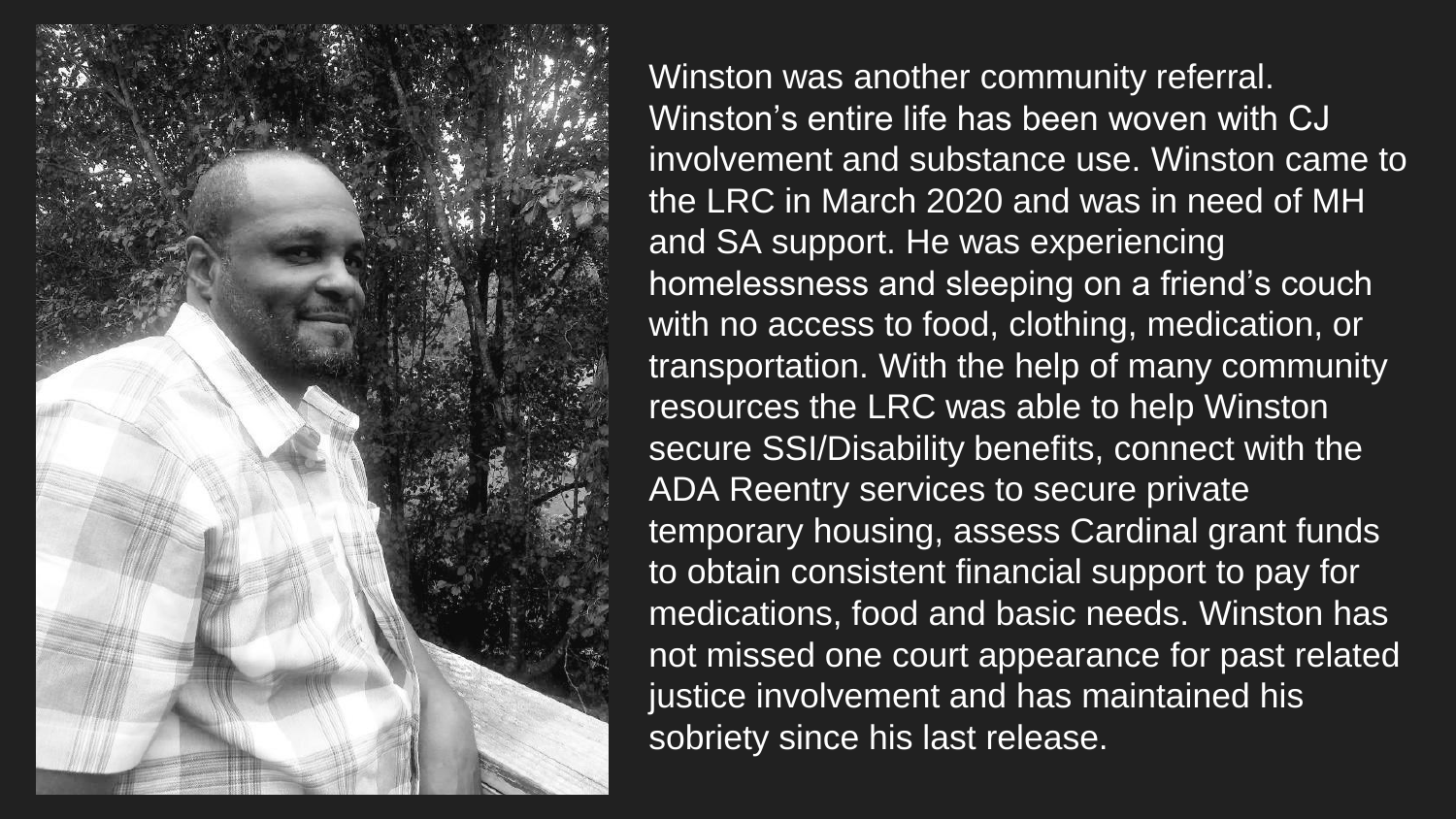"I was thinking about how much my life has changed. How reality took over and how proud I am of myself. This is my journey. I am learning to understand that this life is a marathon not a race".



When Jessica came to the LRC she was experiencing homelessness and a myriad of reentry challenges. The LRC with referrals to community resources have helped Jessica obtain permanent housing, secure a laptop and equipment to secure online employment, access to educational opportunity to pursue her goal of becoming a PSS, and certificate of relief through the CJRD Legal Restoration Council.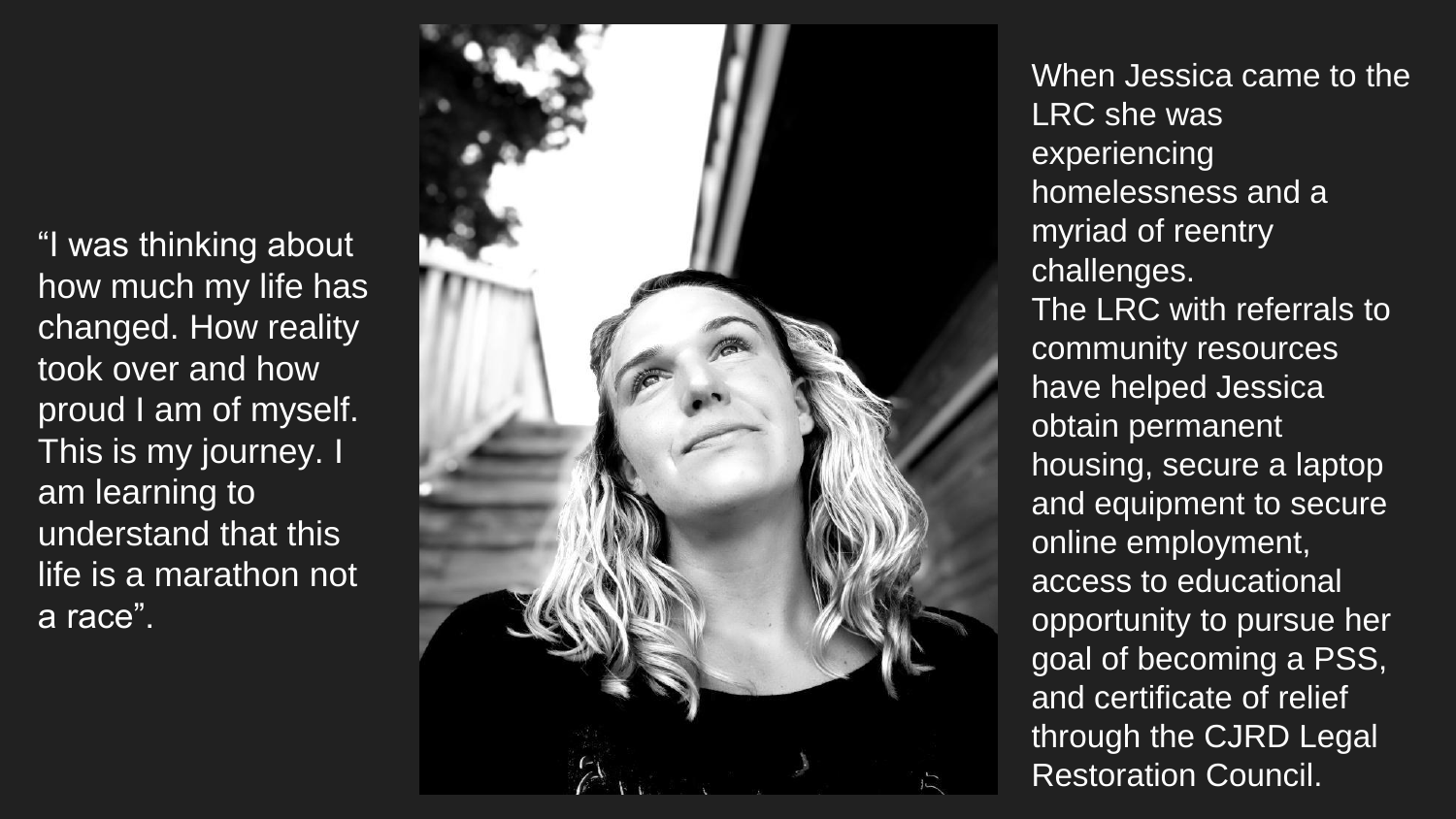

Meet Albert and his daughter Love. Albert came to the LRC determined and steadfast in his search for permanent housing. His reason for his tenacious housing search? A place for his daughter to call home. A place for her to visit, eat dinner and spend the night with daddy. Obtaining housing with a criminal record is more than just difficult, sometimes it is next to impossible. No after no after no, Albert was rejected for housing until a private landlord was willing to give him a chance. With the help of Orange County emergency housing and LRC funds Albert was able to pay for an application fee, security deposit, first month rent and an additional three months rent to get him set up. The financial support and Albert's full time work schedule has afforded him a place to call home for himself and little Love.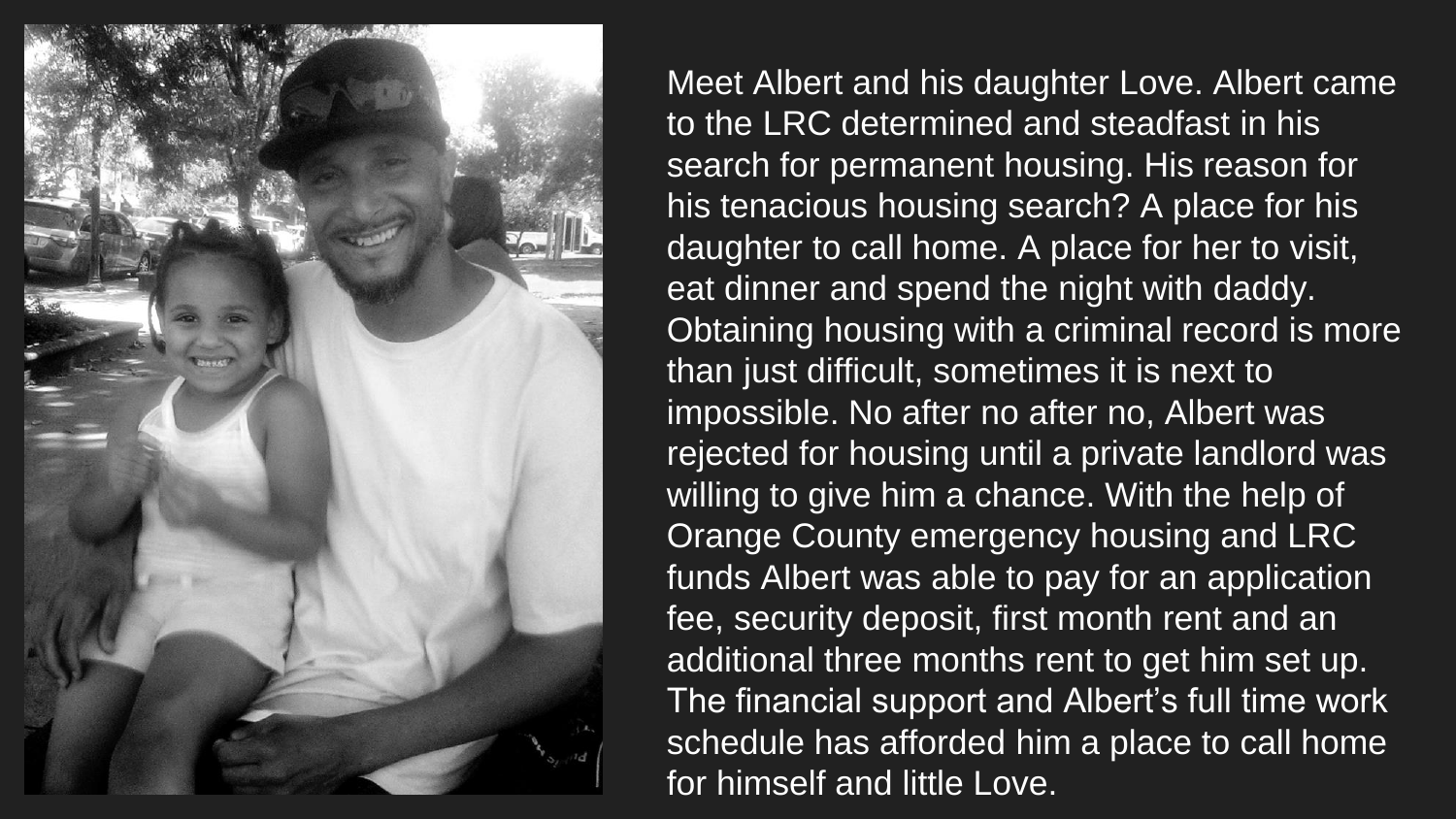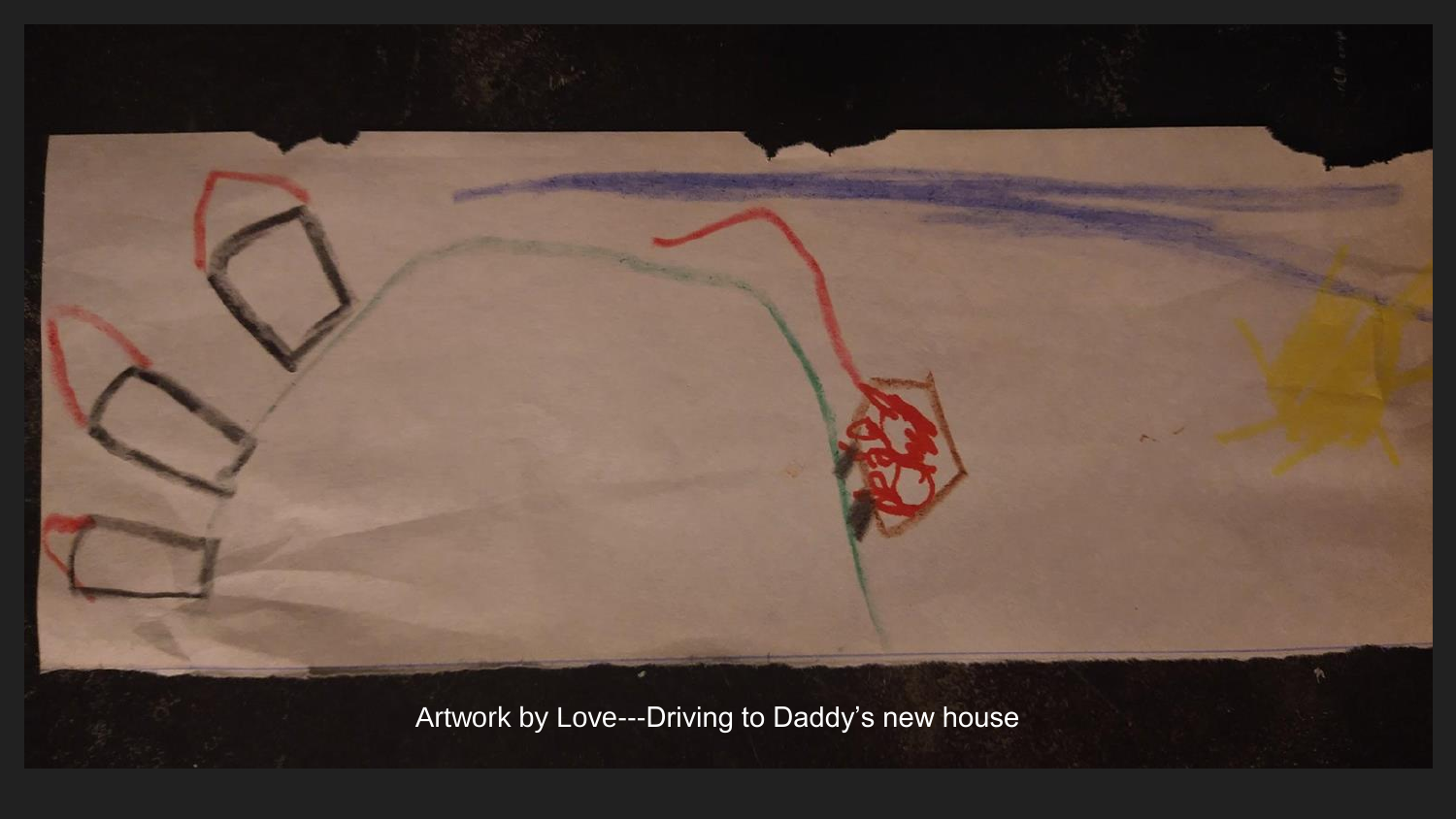Imagine coming home from prison and the many challenges on may face.

Now, imagine being 87 years old and facing those challenges.

Garland came to the LRC in March of 2020 as an early release due to COVID 19. Since his release he has faced insurmountable challenges. Thankfully with the additional support of many community resources such as FIT, CJRD funding access, CPCA CARES, and ADA Reentry Services Garland's reentry has been a bit more bearable. The LRC has been able to help Garland navigate housing access, rehabilitation services, food and basic needs, and mentorship. Garland is currently recovering from two surgeries on his neck and lower back. The LRC, CJRD interns and housing specialists are trying to relieve stress during this time by searching for permanent, assisted living.

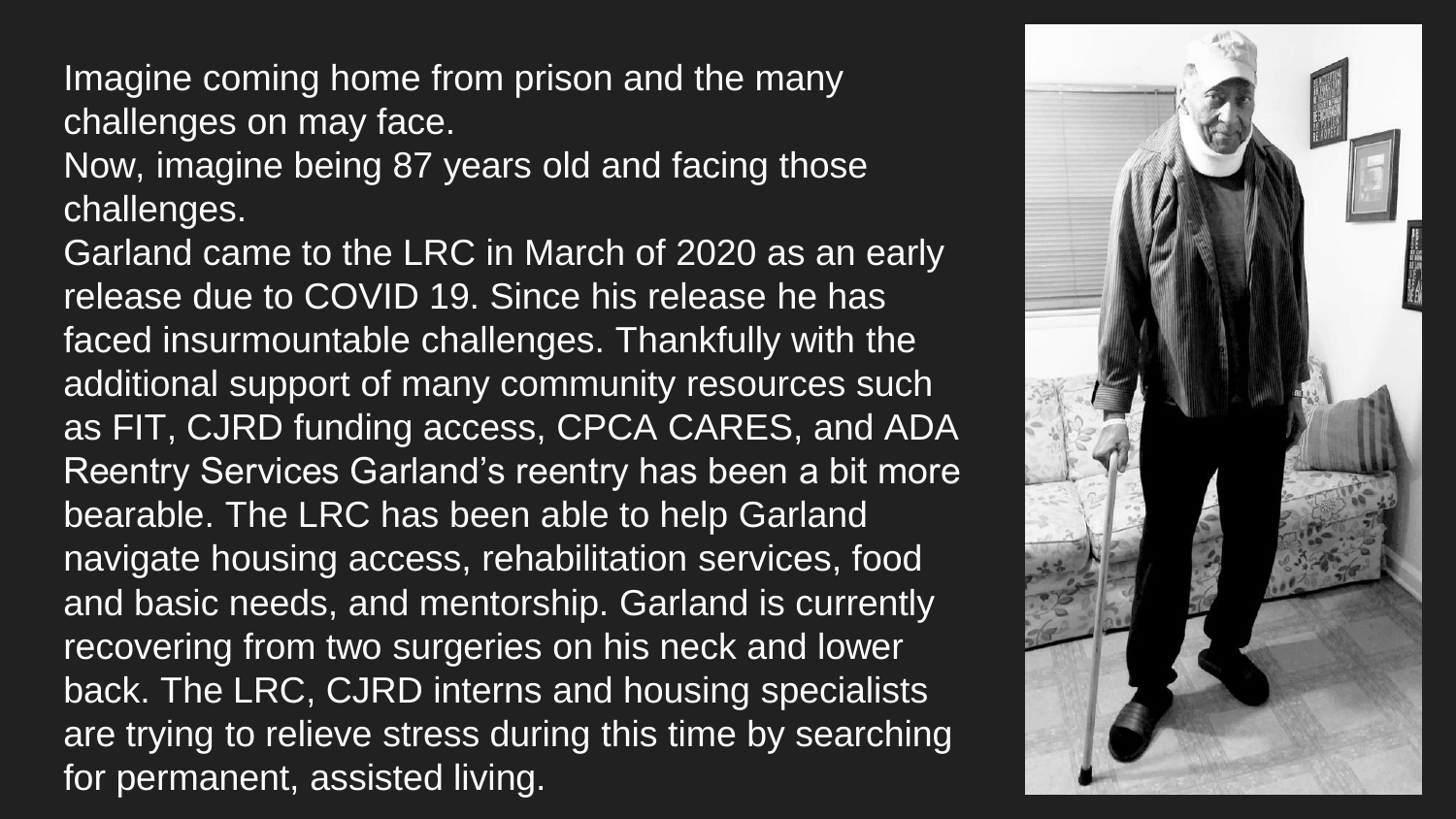# How are we strengthening the LRC?

- 1. continue to streamline the referral and intake process
- 2. strengthen case note management and data entry operations
- 3. LRC staff will continue to engage professional development education, such as, trauma informed care practices and racial equity training for best practices for direct client services
- 4. LRC staff will collaborate with local community members to develop support circles for those coming home from prison; insulating returning citizens with community support to further aide in successful reentry.
- 5. COVID-19 and the guidelines needed to protect from the transmission of the virus have presented major challenges in client deliverables. Nonetheless, LRC staff will continue to develop and deploy strategies to welcome returning citizens home.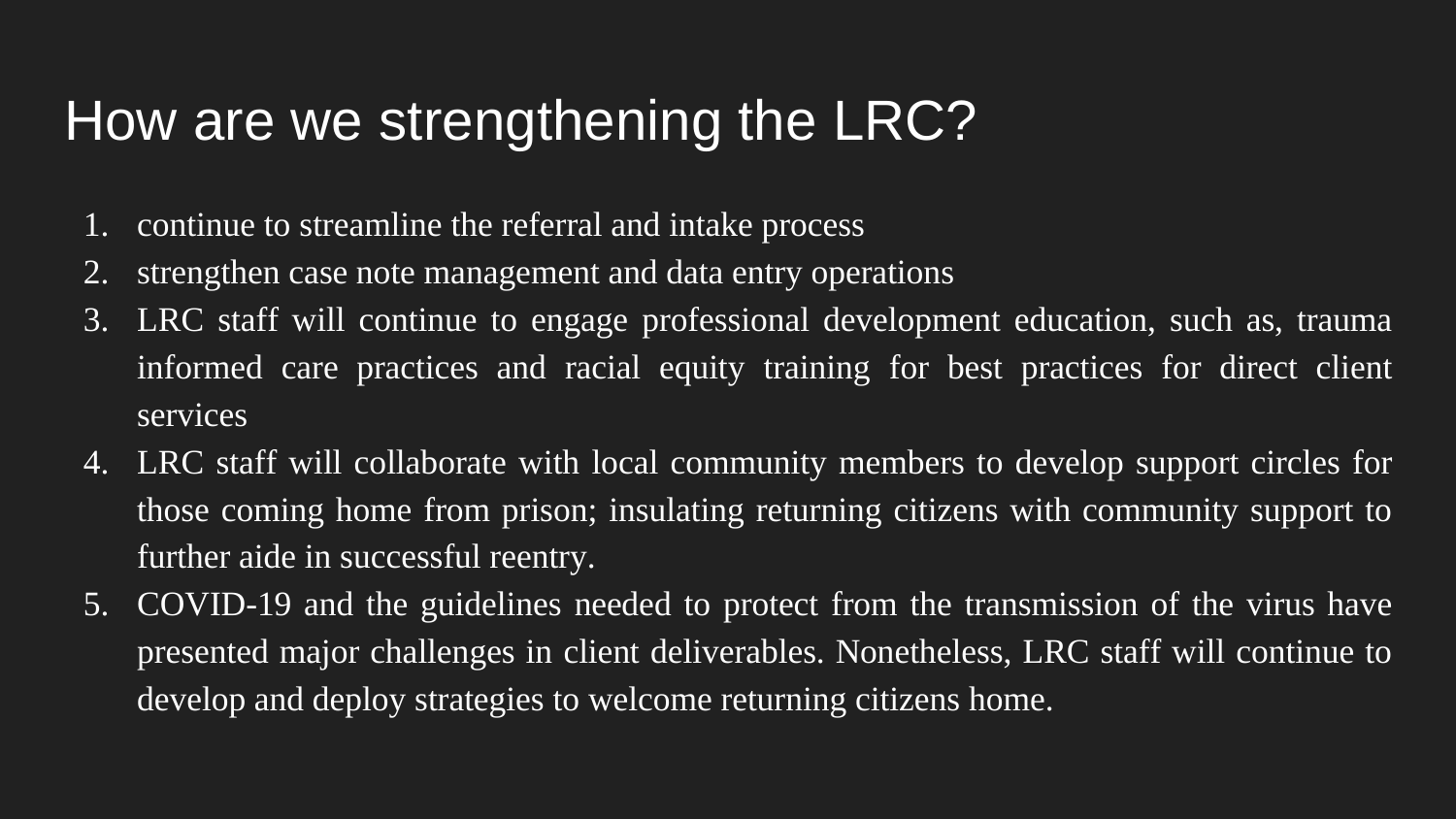# How can community partners and stakeholders help?

- Make a client referral
- Spread the word of housing and employment needs
	- Private landlords
	- Private employers
- Money matters
	- $\circ$  Do you know anyone who is looking to give?
		- Financial contributions can help with:
			- Clothing
			- Work supplies
			- Temporary housing
			- Transportation support
			- Educational access
			- Basic needs